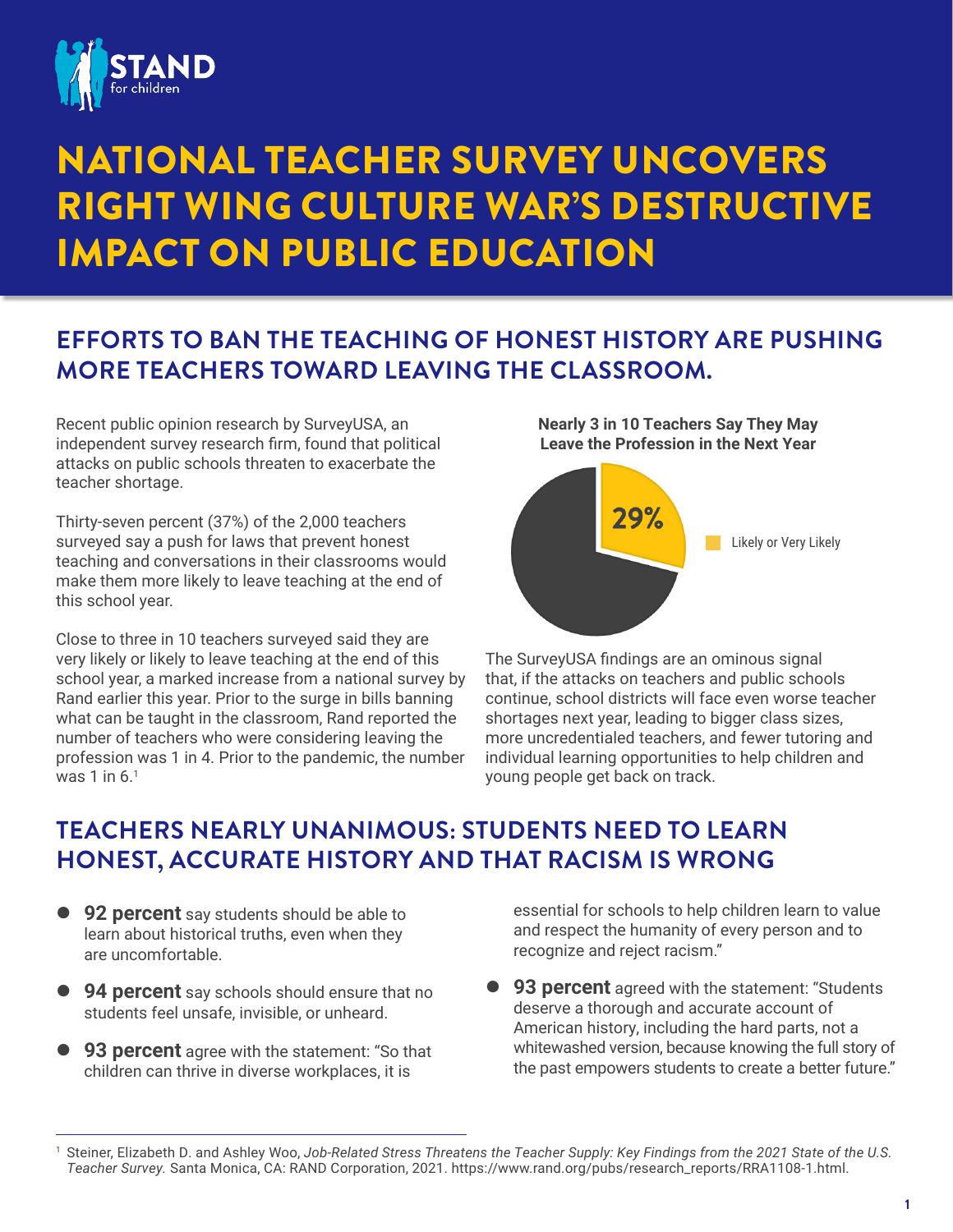

## **THEIR OWN WORDS: WHAT TEACHERS THINK ABOUT THE RECENT BANS BY POLITICIANS ON TEACHING HONEST AND COMPLETE HISTORY**

In response to open-ended questions, educators specifically explained how attacks on teachers and potential restrictions on what they can teach have increased their already-high stress levels and intensified feelings of being undervalued.

"Discussions in safe spaces like classrooms are an important part of "It would be the final learning different viewpoints and opinions... Students learn from one incentive to leave the another and learn to respect each other's opinions." teaching profession. - Kansas middle school teacher I will not teach if not allowed to respect and address the "[You] might as social and financial "Limiting classroom discussions so that well burn books they steer clear of uncomfortable or touchy challenges facing while you're at it. subjects defeats the purpose of learning. my diverse group Censorship and hiding Being able to freely discuss in classrooms of students." the truth contributes helps students become more open and to ignorance." - Mississippi accepting of other points of view." middle school teacher - Texas high - Pennsylvania elementary teacher school teacherQQ

When asked to imagine how they'd respond to the passage of a law that bans conversations in their classrooms, teachers repeatedly said they would feel "undervalued," "distrusted," and "disrespected."

One experienced South Carolina high school teacher commented that such a law would make her feel "more undervalued than I already feel." In Arkansas, an elementary teacher with more than five years of experience, said "it would send the message that teachers are incapable of making wise choices for the students in their classroom," and a New Hampshire elementary teacher said she would feel "silenced, disrespected, unseen, livid, deflated, heartbroken, worthless."

Teachers frequently emphasized that bills banning conversations in their classrooms are an attack on their professionalism, underscoring that they were trained and credentialed to teach and should be trusted to do so. As one veteran Kansas elementary teacher noted, "It would be an insult to my lifetime of vast experiences and knowledge about such issues … My job as a teacher is to face and discuss all issues in a safe, secure, supportive environment."

If banned from sharing accurate history and information about issues like race, "I would feel like a fraud with my students," a new-to-the-profession high school teacher in Pennsylvania said. A long-experienced New York City elementary teacher said, "It would make me feel like a part of the problem." Another New York teacher in middle school said it would be "like I'm now living a lie and perpetuating lies."

## **A Key Factor in Whether Teachers Leave the Profession**

Teachers made clear the passage of these extreme bans would be a significant factor in whether they would leave the profession.

An Illinois public elementary teacher with more than 20 years' experience said, "I would feel like I am letting my students down, and I would leave the profession."

A long-time middle school educator in Mississippi acknowledged, "It would be the final incentive to leave the teaching profession. I will not teach if not allowed to respect and address the social and financial challenges facing my diverse group of students."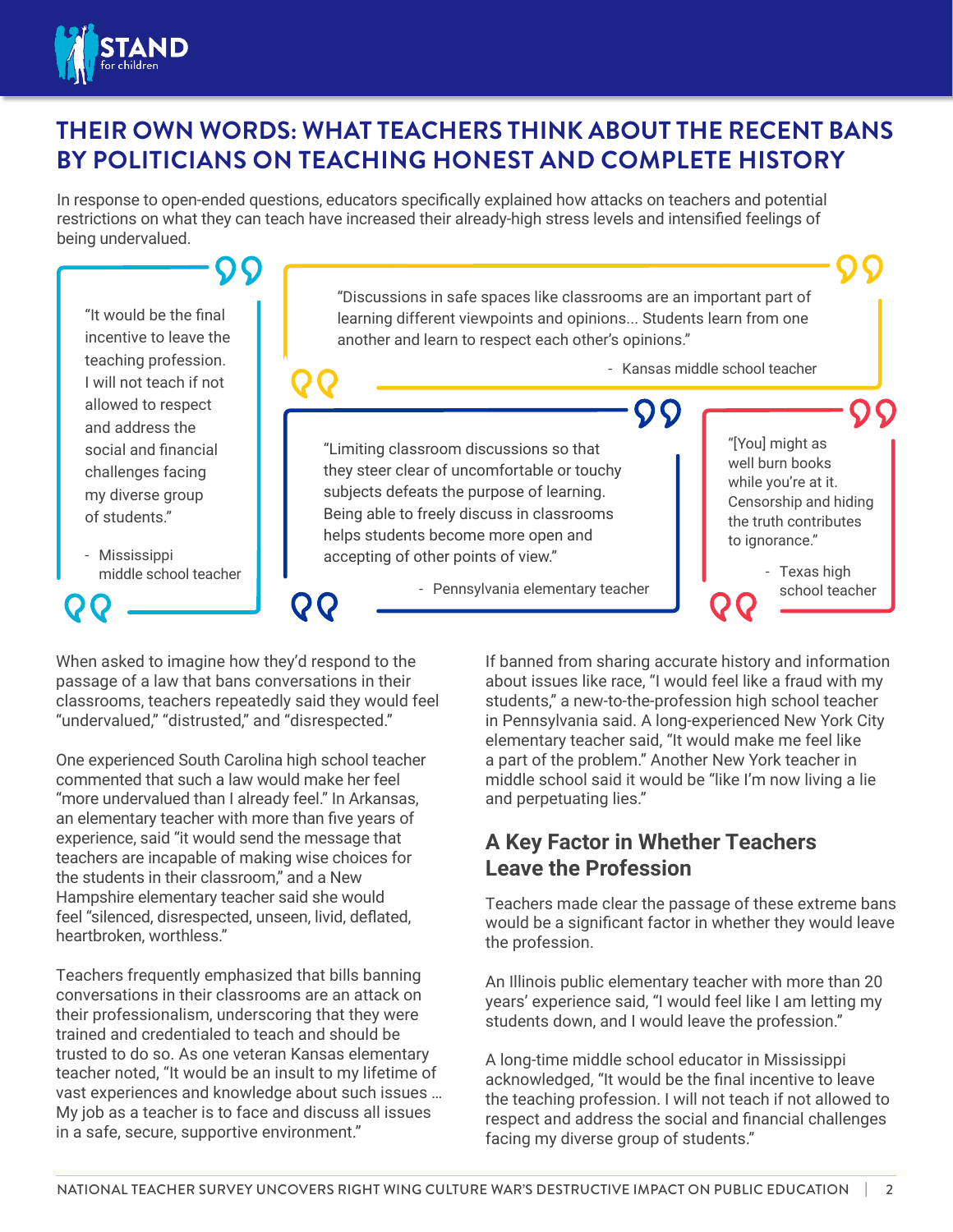

Even teachers who would not themselves be personally affected expressed concern about the impact on colleagues. "In the subject area I teach in, it may not make a big impact," commented a Minnesota high school math teacher, "but would for others I work with who are quality teachers that might leave the profession if this was to be implemented."

Others worried that laws restricting classroom discussions would deter others from entering the profession, as a veteran Pennsylvania high school teacher noted: "Teachers are already looked at as lazy, and many people are unappreciative of educators. When educators have to fear that anything they say or do will make them lose their livelihood, who will be an educator?"

An experienced California high school teacher echoed that concern. "Education is based on shared experience, for both the teacher and the student," she said. "Trying to control teachers through fear is just going to drive them away faster. There is already a teacher shortage in America … this will just create a big[ger] shortage."

#### **Making an Already Difficult Job Even Harder**

Many teachers reported the threat of laws banning conversations and fining educators was making them feel anxious and fearful. "It [the law] would make teaching more difficult. It would be like walking on eggshells," an Indiana high school teacher with 10-20 years' experience said.

A long-time high school teacher in Arizona commented, "I'd be afraid of students reporting classroom discussions on sensitive topics even when I hadn't [violated the law], because they misunderstood."

An elementary teacher from Pennsylvania shared the same concern: "I would also feel like I was under a microscope and worry constantly about my lessons being misconstrued and taken out of context."

A North Carolina elementary teacher who's been in the classroom for more than 20 years said she would feel "[t]argeted and worried [that] what I may say will subject me to termination or other consequences."

In Georgia, another veteran elementary teacher said she would feel "[v]ery anxious. I am an African American woman teaching at a majority white public school. So I would probably stay within my boundaries and proceed with caution."

Another Pennsylvania teacher reflected on the reality that not everything in the classroom always goes according to plan. "[I would] feel frightened that a topic may come up," she explained, "and that it would be hard not to allow my students to discuss critically and openly and draw their own conclusions."

Teachers emphasized that politicians' extreme bans would inevitably hamper their ability to teach students effectively, fearing that it would "make me feel as if I am not being allowed to fulfill my duty as an educator," as one Maryland middle school teacher put it. Or in the words of an Arkansas high school teacher, "[I would feel] that I am not being honest with my students. They need to learn about our country's history, all of it."

### **Teachers Believe These Bans Hurt Students**

An experienced South Carolina elementary teacher wrote: "We learn from acknowledging our wrongs and doing what we can to fix it and make it right." An Ohio middle school teacher shared similar sentiments. "It's important to learn from history," she said, "and make ourselves better than our past." An Ohio elementary teacher accentuated the point: "We need to teach our students about real history, and how we sometimes need to make a wrong right."

A Louisiana high school teacher stressed that how history is taught is just as important as teaching it: "If 11/<sub>17</sub>/21/21, 3:24 PM Word Art 2014

**Words teachers used to describe how bans on what can be taught in the classroom would make them feel:** 

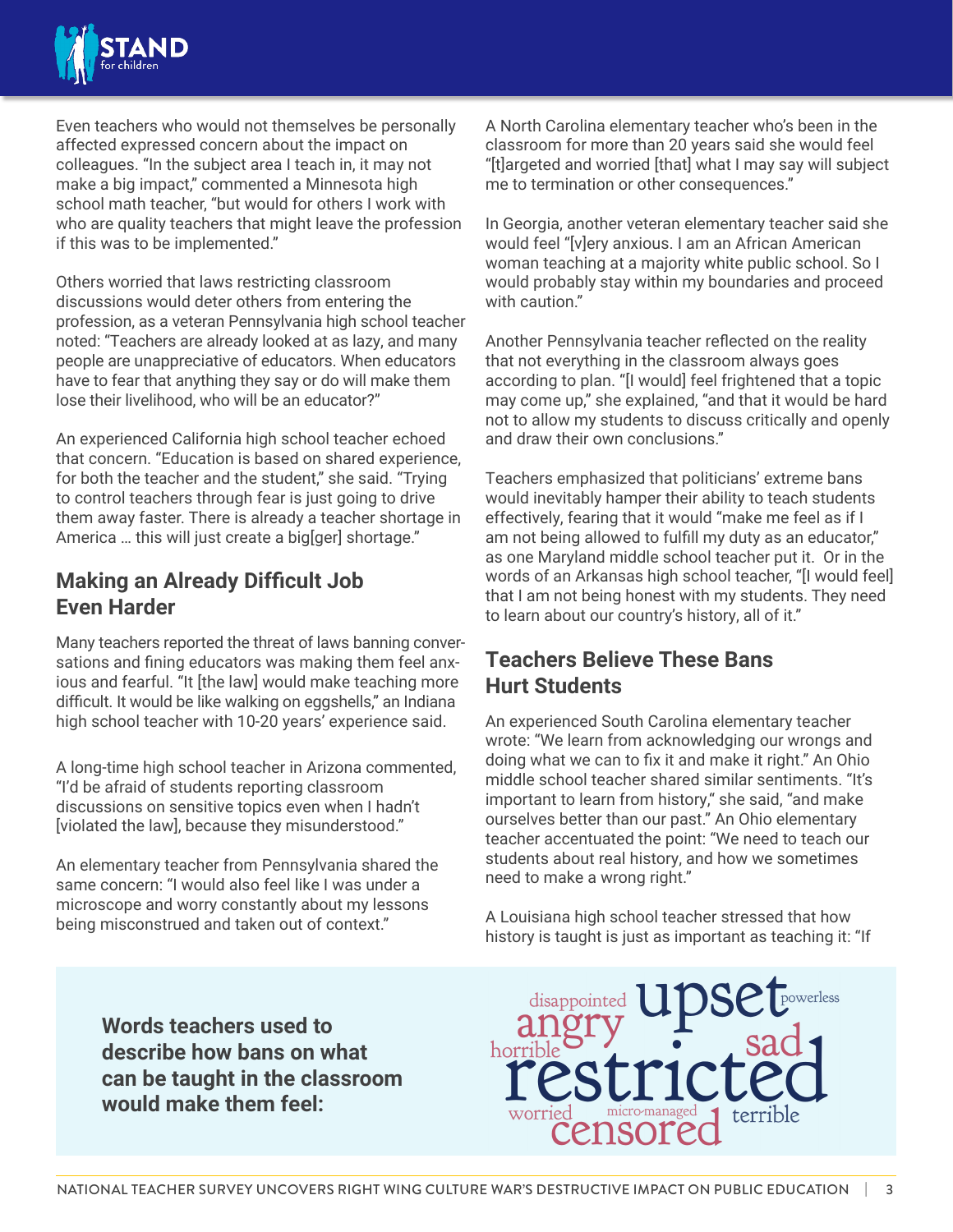

we want to see a change in this country and the world we live in, we need to discuss 'uncomfortable' topics," he wrote. "We need to learn from the mistakes in our past to create a more accepting world. Discussing the hard topics and historical events will help our students to not repeat the terrible things we have done to each other in the past. Just telling [them] that something is wrong or bad is not good enough."

Teachers also highlighted the critical life skills that classroom discussions provide students, and worried that laws restricting those discussions would "[make] it impossible for students to form their own opinions," in the words of a New York middle school teacher.

A Montana high school teacher underscored that point, emphasizing how discussing difficult topics helps prepare students for their lives as adults in a diverse world: "Laws restricting classroom discussions take away from the students in that classroom. Schools are not there to make you think one way or another, and laws restricting discussions force students to only think in one way. Students should be able to discuss what they believe, with the guidance of their teachers. This helps better prepare them for a world in which they will disagree with others and a world in which their voice matters just as much as other person's."

Teachers also said that discussing controversial topics like race in age-appropriate ways benefits students by bringing them together. "Discussions in safe spaces like classrooms are an important part of learning different viewpoints and opinions," explained a Kansas middle school teacher with more than 20 years' experience. "Students learn from one another and learn to respect each other's opinions."

Discussions about race and other difficult concepts are important even if they are sometimes uncomfortable, according to a Pennsylvania elementary school teacher who's relatively new to the profession. She explained, "Limiting classroom discussions so that they steer clear of uncomfortable or touchy subjects defeats the purpose of learning. Being able to freely discuss in classrooms helps students become more open and accepting of other points of view."

#### **Teachers Believe These Bans Hurt Us All**

Teachers warned that laws banning conversations in classrooms will "hurt everyone" in the words of one Oklahoma elementary teacher. Many shared the sentiment that "kids are our future" and they need to learn from past mistakes to better society.

An Arizona middle school teacher underscored the point: "I feel like it would make it difficult to focus on important and sensitive topics that kids these days need to be aware of in order to be compassionate and tolerant citizens in our society as they grow up."

An Illinois elementary teacher felt laws restricting classroom discussions undercut the very purpose of schooling, writing that "the point of educating is to teach topics in a safe environment to better our future world." Or, as a Nevada high school teacher urged, "They [students] need to know that we all can work together to solve problems in our towns, states, and national concerns."

For teachers who recognize the civic mission of school, the laws also seem to be a betrayal of the nation's core ideals. A veteran Ohio high school teacher said it would make him feel like "we have lost one of the fundamental freedoms that our country was founded on." A Maryland high school teacher observed that it would be "A total violation of my, and my students' first amendment rights … it would be a gross injustice and a huge governmental overreach."

In Texas, where bans on classroom conversations have already started taking effect and where a state legislator recently asked the Texas Education Agency and school superintendents around the state to report whether schools "possess" any of a list of 850 books he thought "might make students feel discomfort, guilt, anguish, or any other form of psychological distress because of their race or sex," a high school teacher said "[you] might as well burn books while you're at it. Censorship and hiding the truth contributes to ignorance."<sup>2</sup>

<sup>2</sup> <https://www.npr.org/2021/10/28/1050013664/texas-lawmaker-matt-krause-launches-inquiry-into-850-books>